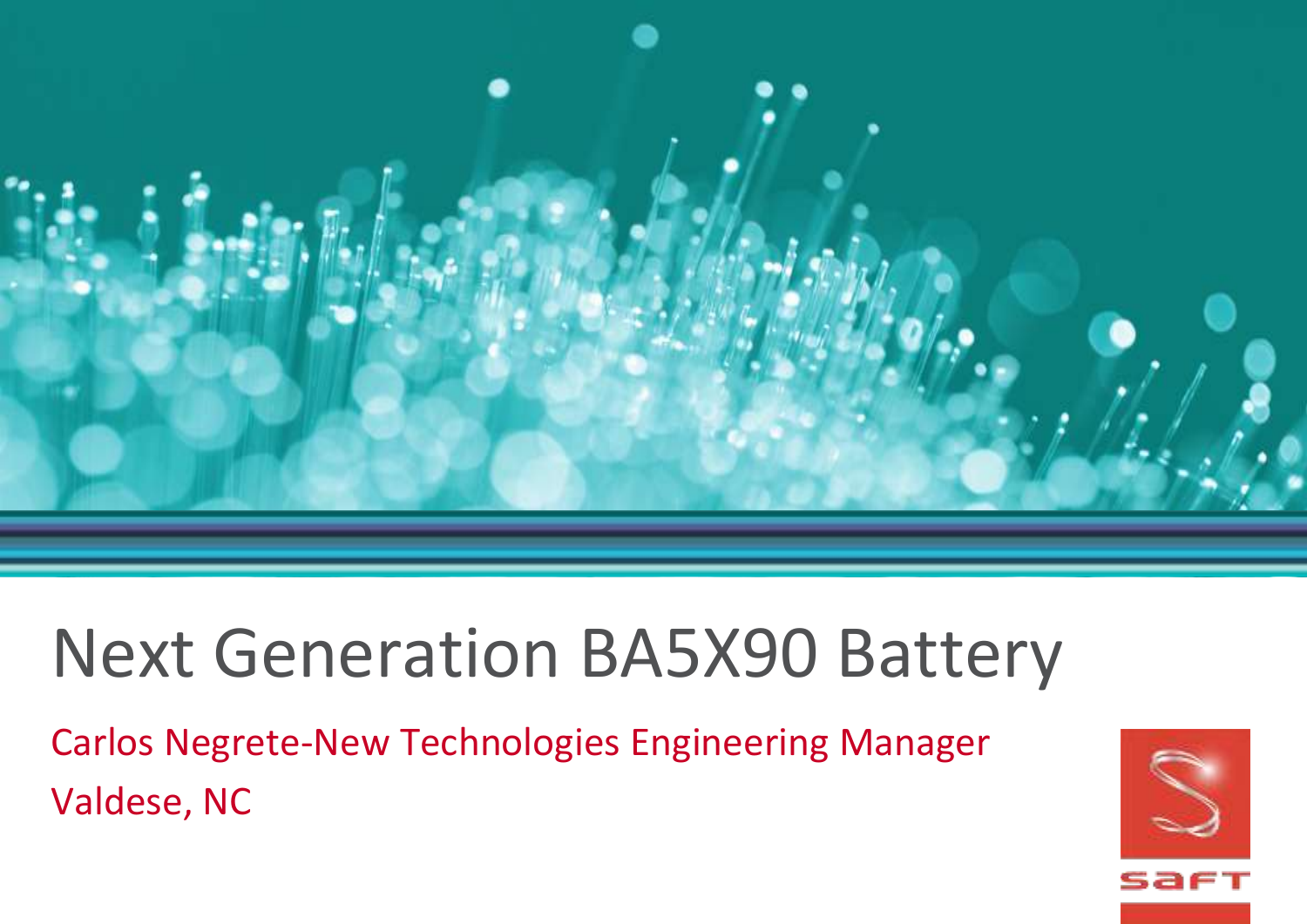

- **1** Saft Overview
- **2** Saft Hybrid Technology overview
- **3** BA5X90 performance
- **4** Future Development (next generation systems)
- **5 Questions**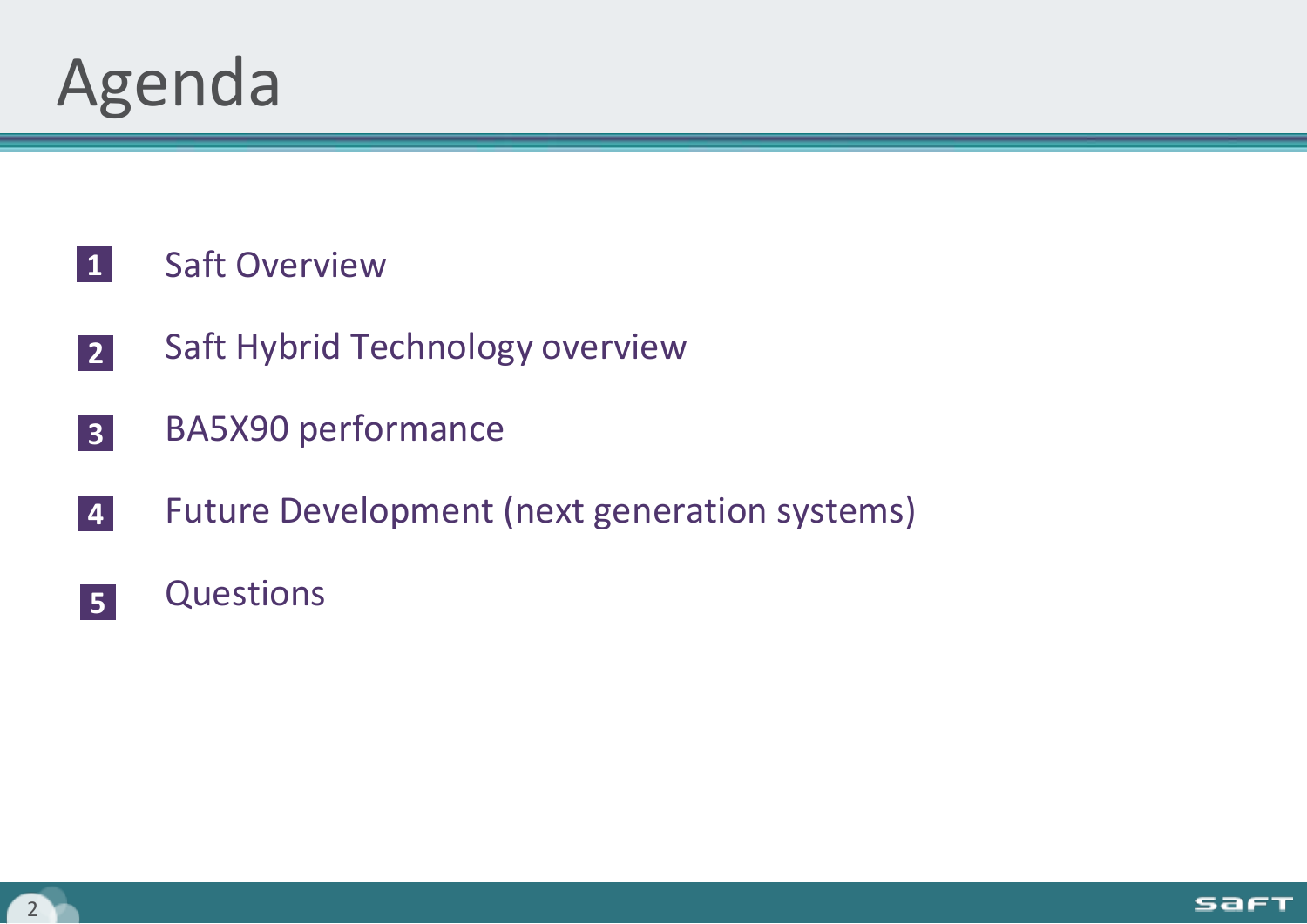#### Saft World Wide



#### **Specialty Battery Group production site** High-performance, primary and rechargeable lithium and silver batteries for the electronics, defence and space industries.

#### **Industrial Battery Group production site** Rechargeable nickel and lithium-based batteries

for demanding industrial applications.

#### Saft sales network

**ASB** (50% Saft, 50% EADS)

#### **Johnson Controls-Saft** (Saft 49%, Johnson Controls Inc. 51%)

#### **Sites under construction**

With 4,000 employees worldwide, Saft is present in 18 countries.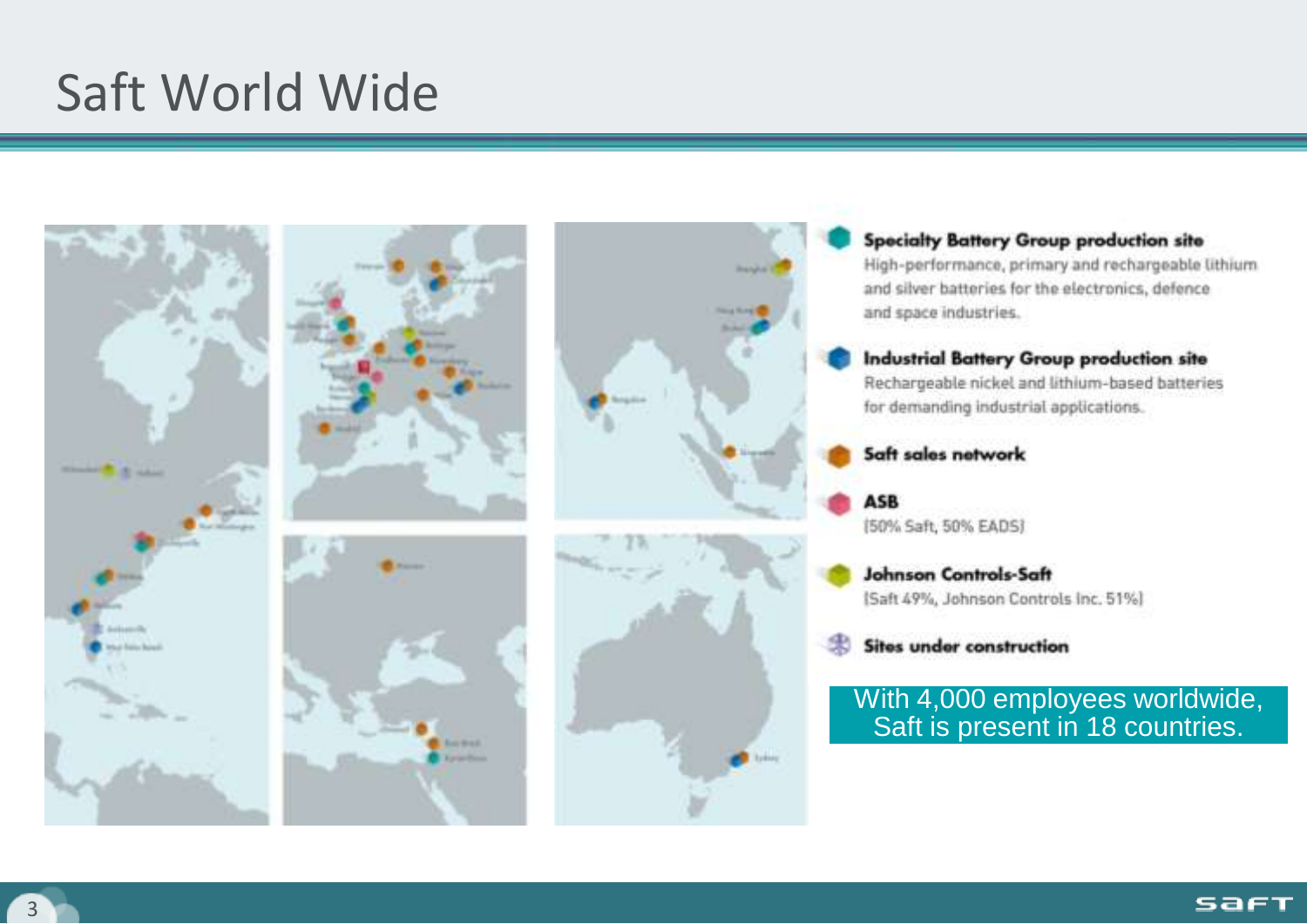### Saft is focused on the needs of our soldiers

- $\blacksquare$  Saft has been a major supplier for the US Army for batteries used by the soldiers for last 20+ years
- We have supplied millions of batteries to the soldiers to support their critical missions
- $\blacksquare$  Saft offers a wide range of high energy/high power technologies used by the soldiers in multiple applications
	- $>$  Li-SO<sub>2</sub>
	- > Li-MnO2
	- > Li-Ion
- We understand the military market and its unique requirements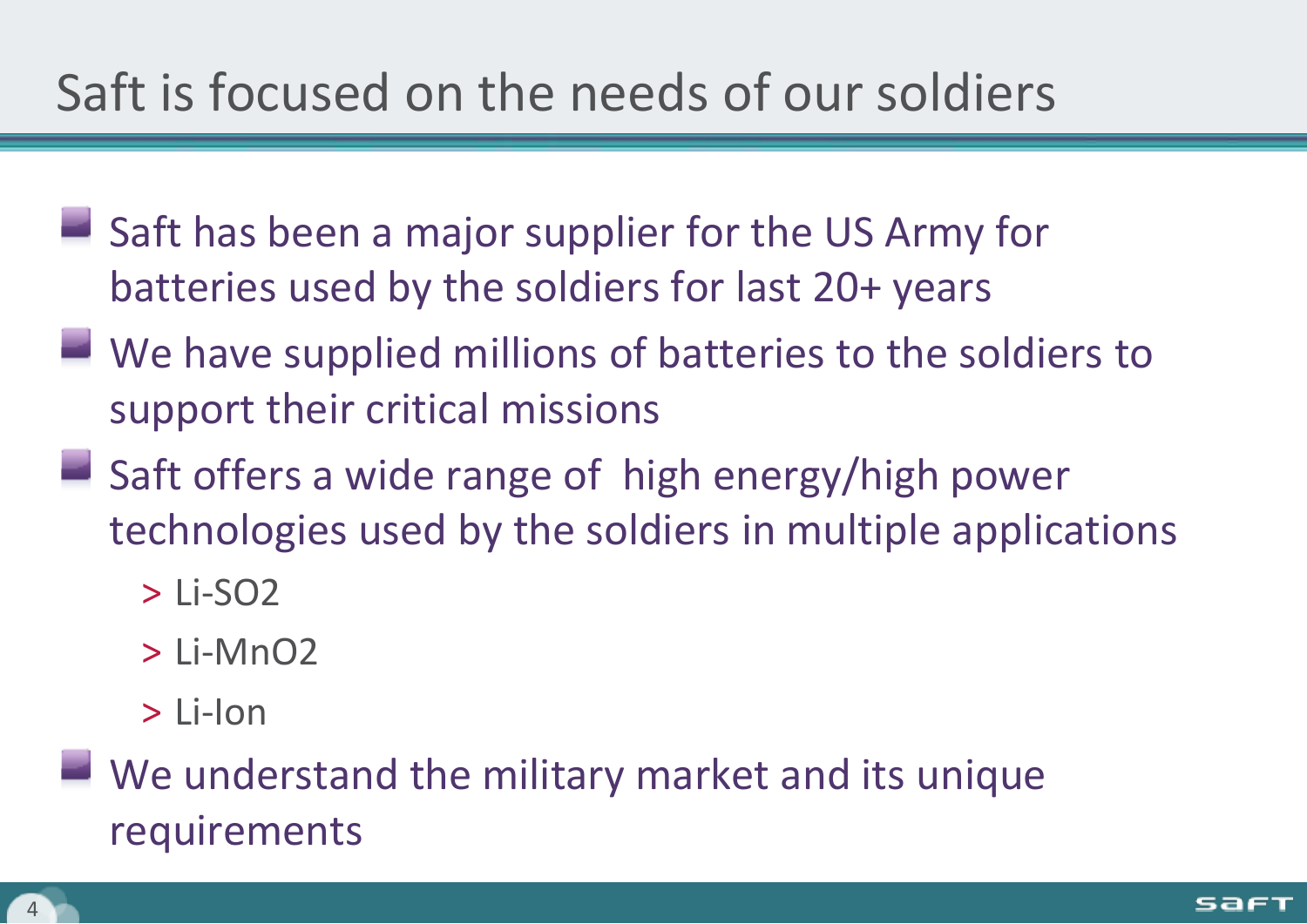## **Saft Hybrid Cathode Systems**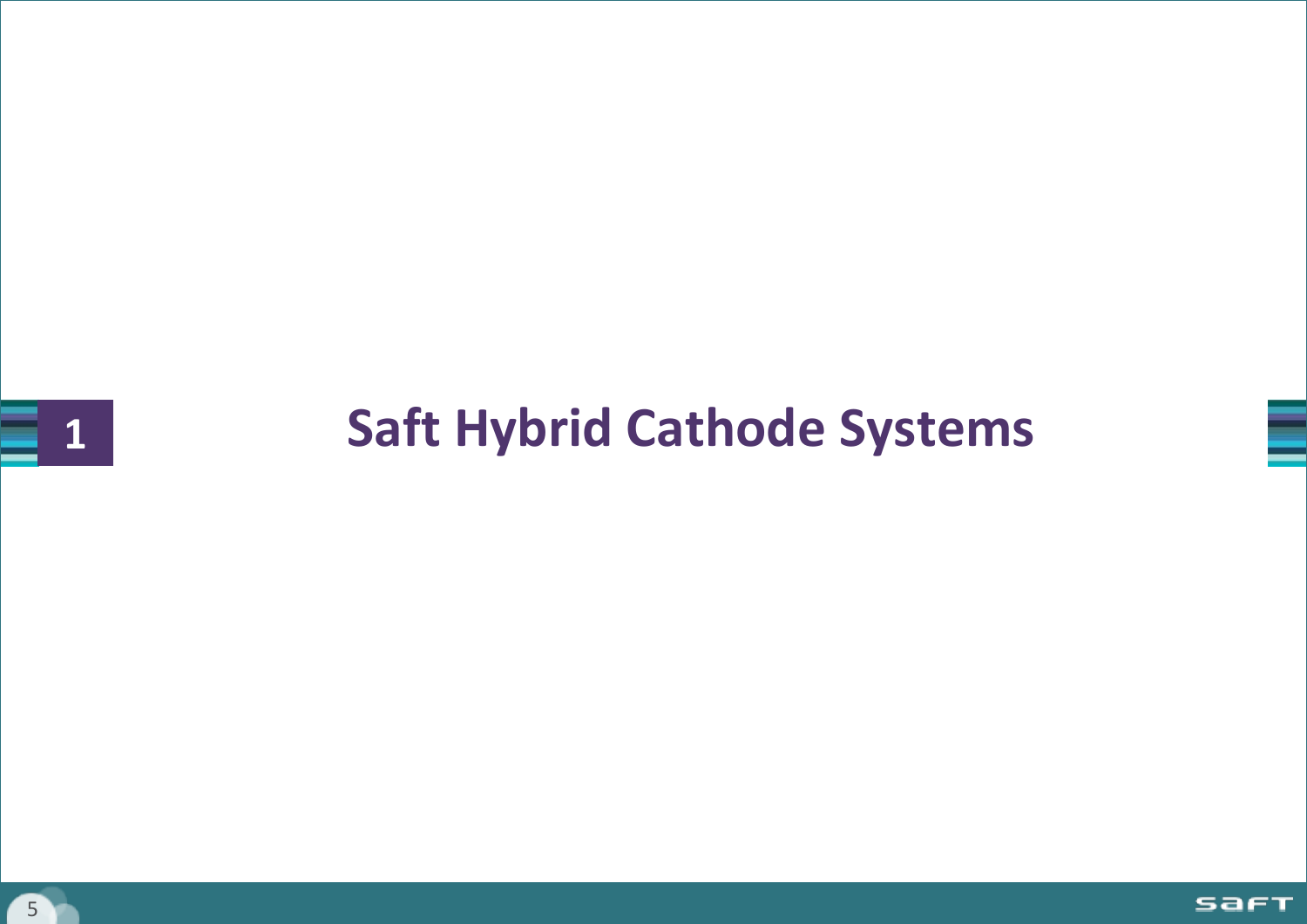- $\blacksquare$  In 2008, through funding provided by the US military, Saft started a development program to create a cathode system capable of delivering higher discharge capacities with similar properties to current Lithium  $\mathsf{MnO}_2$  systems
- The new design utilizes a mix of  $\mathsf{MnO}_2$  and  $\mathsf{CFx}(\mathsf{carbon}$ mono fluoride) as cathode material with similar cell components and construction as in  $Li-MnO<sub>2</sub>$ 
	- > Capable of delivering significantly higher energy density
		- More capacity and lower weight burden
		- Increased performance at low temperature
	- $>$  Similar level of safety as standard MnO<sub>2</sub>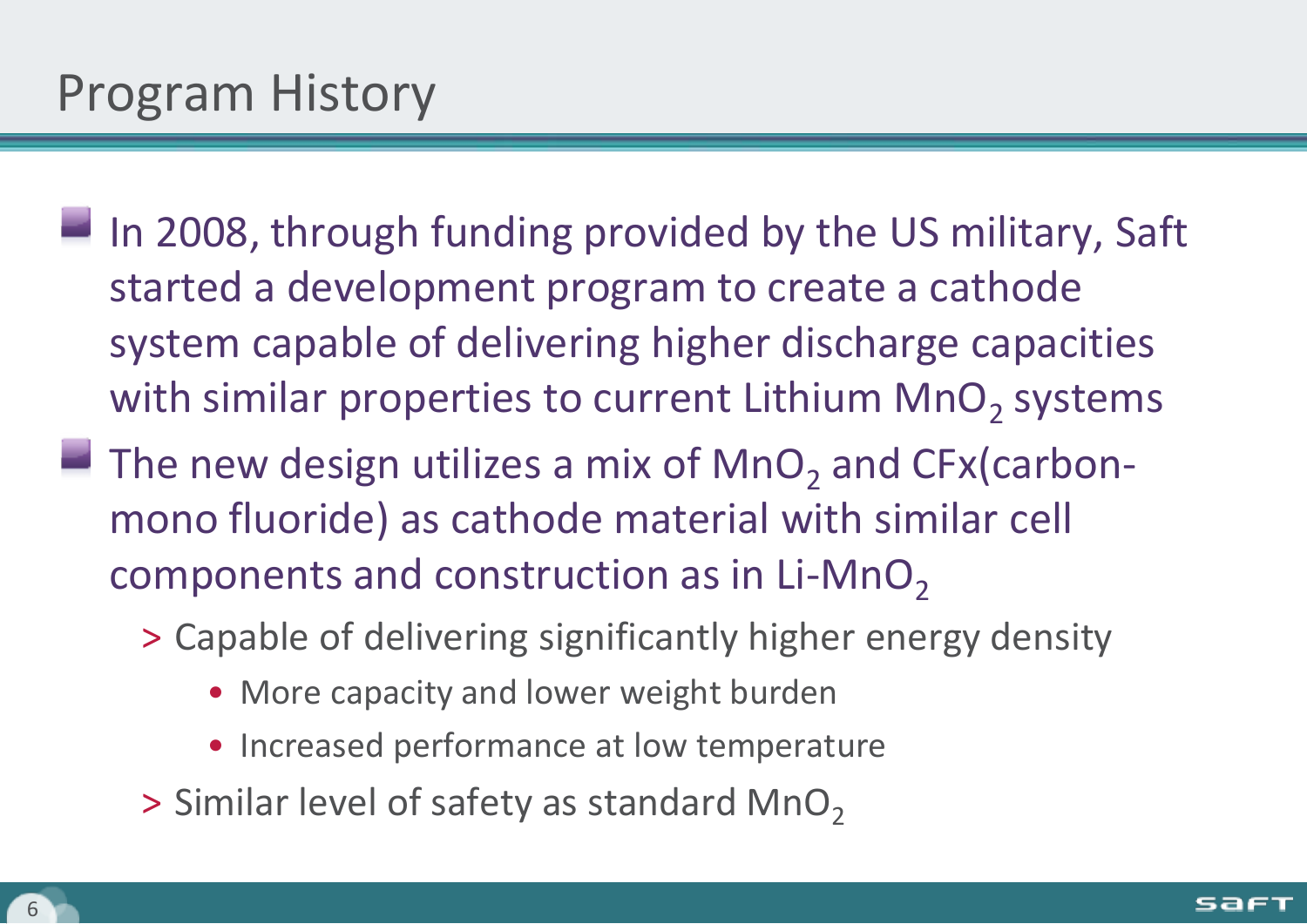### Why Hybrid Technology?

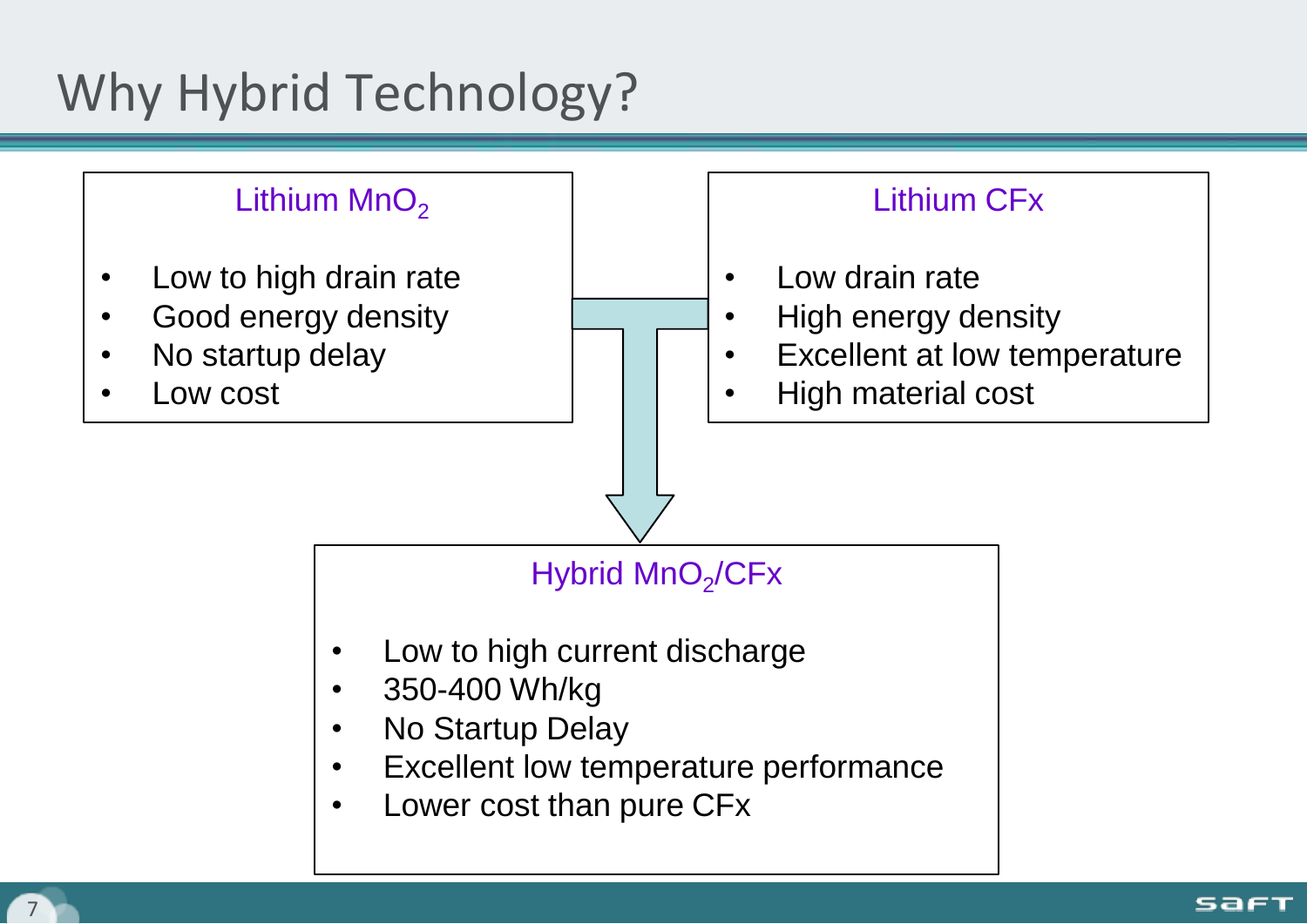### LH33550 Cell Design

- Lithium Limited Design
- Hardware- **Same as Li/MnO<sup>2</sup>**
- Cathode Active Material: EMD:CFx
- <sup>25</sup><sup>μ</sup> Tri-layer Separator
- **Safety Vent**
- Total Cell Weight: 106 grams
- Nominal OCV: 3.17 volts
- Cell internal Resistance: ~75m<sup>Ω</sup> (Based on 10A/5S Pulse)
- **Rated Capacity** 
	- At 2A Rate at 21°C: 14.5 Ah
	- At 250mA Rate at 21°C: 15.5 Ah

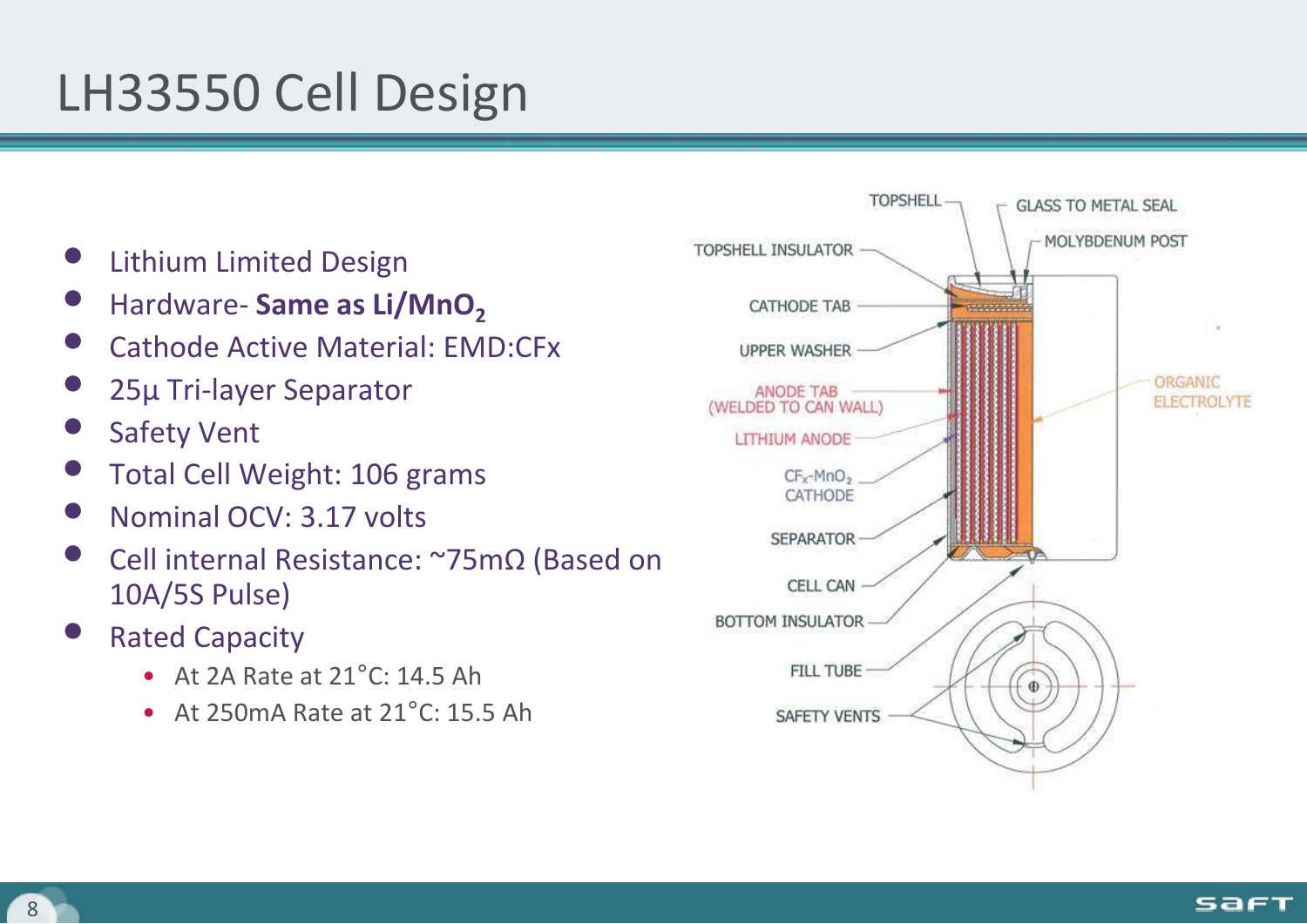### **BX590 Performance**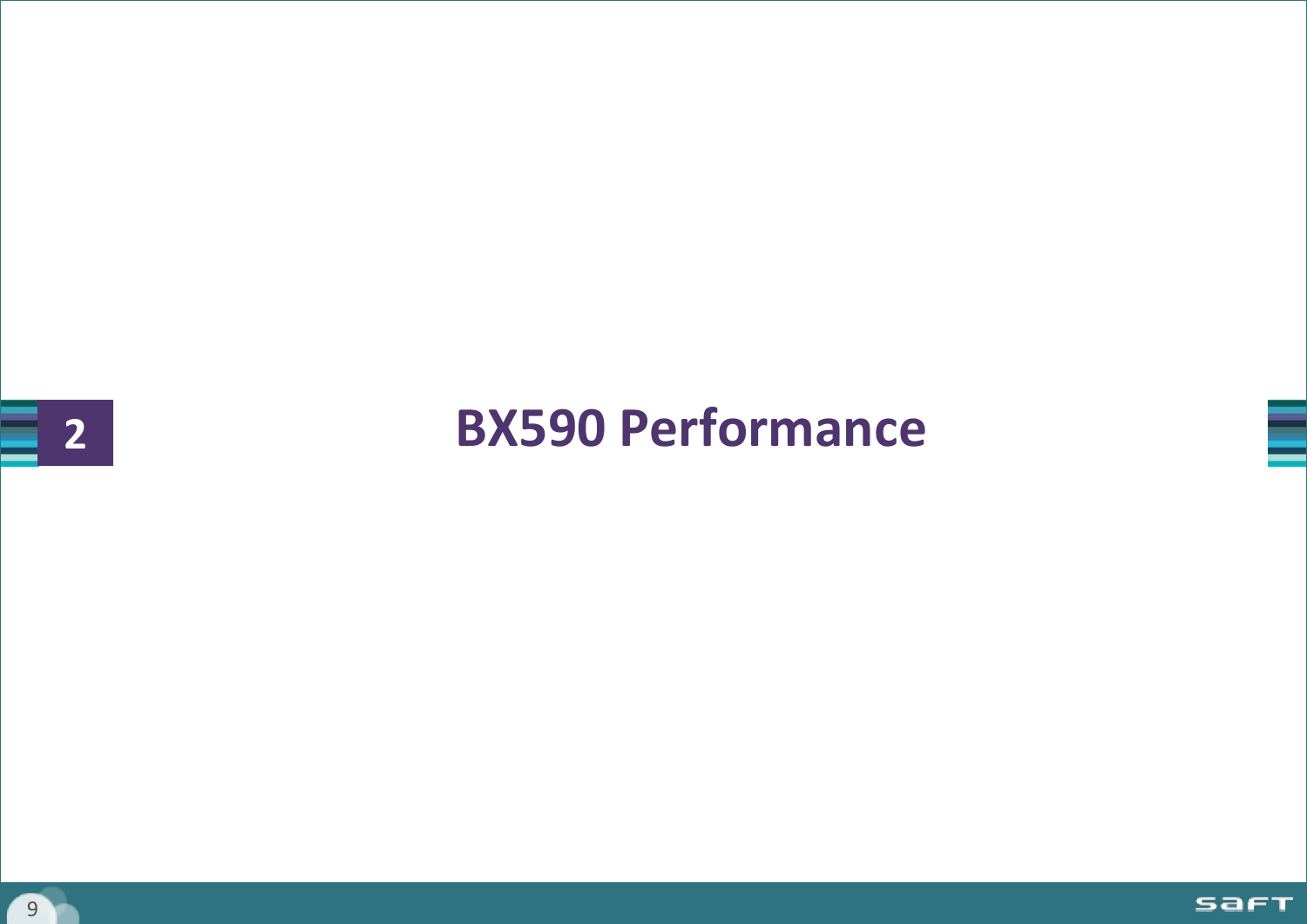### Saft Generation I BA5X90 I Test (MIL-PRF-49471B)



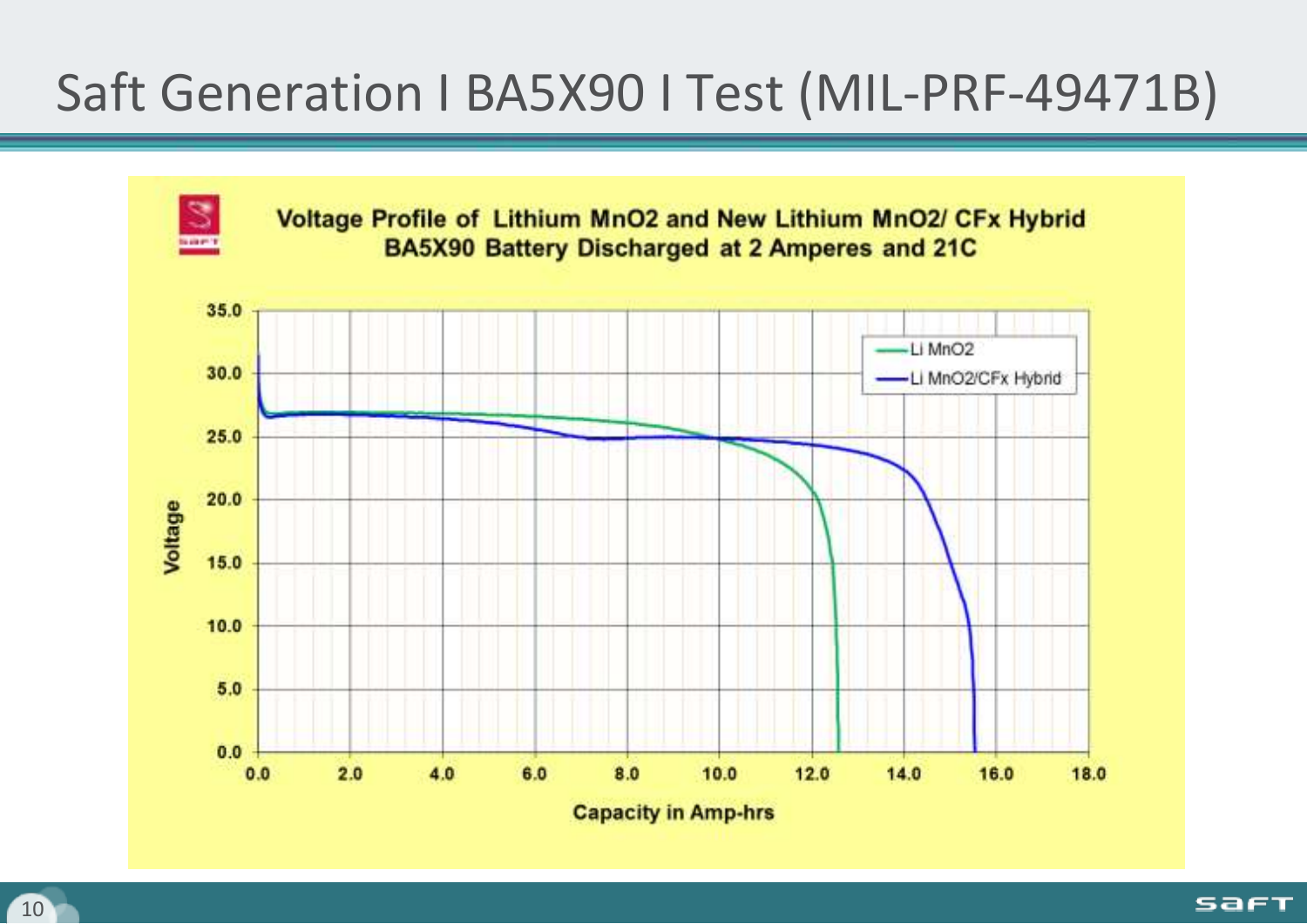### Saft Generation L BA5X90 I Test (MIL-PRF-49471B)



**SAFT**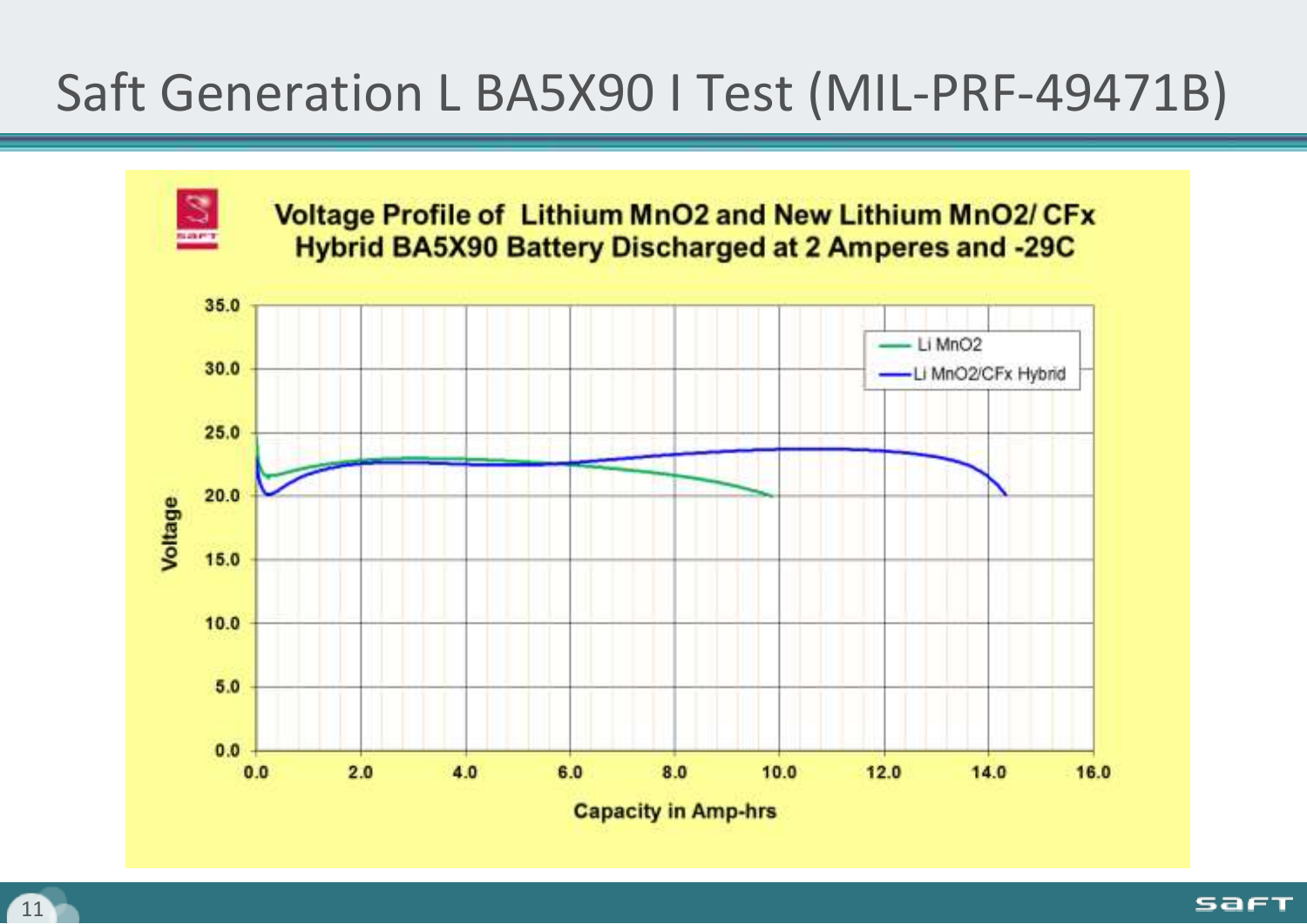### Saft Generation H BA5X90 I Test (MIL-PRF-49471B)

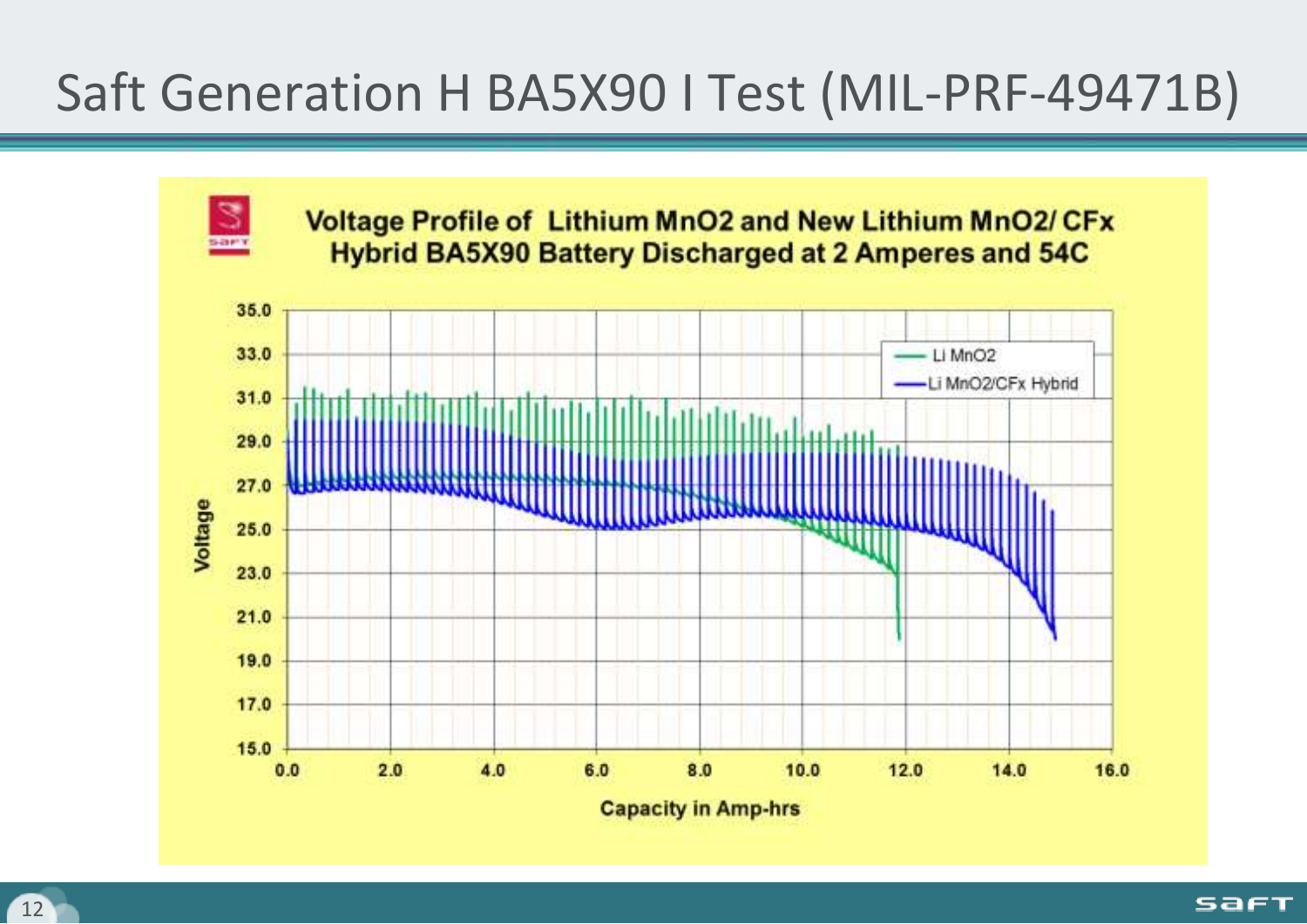### **Ongoing Development**

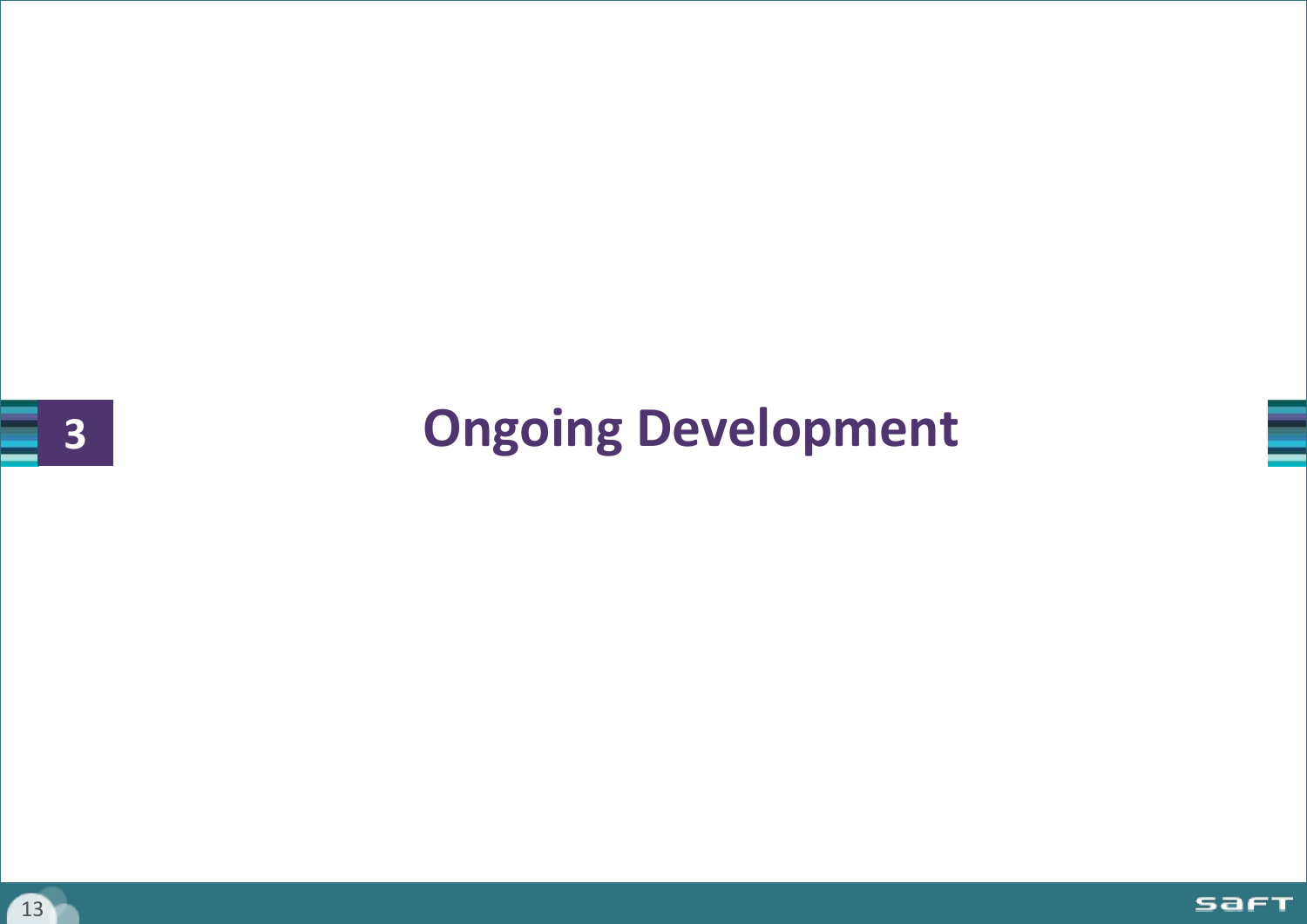#### Management of heat generation

- > CFx material generates heat throughout the discharge of the battery and must be managed
- Increase the energy density by lowering the weight burden through the use of low weight materials
- Higher active material content through
	- > Elimination of void/unused space
	- > Higher cathode loading through increased densification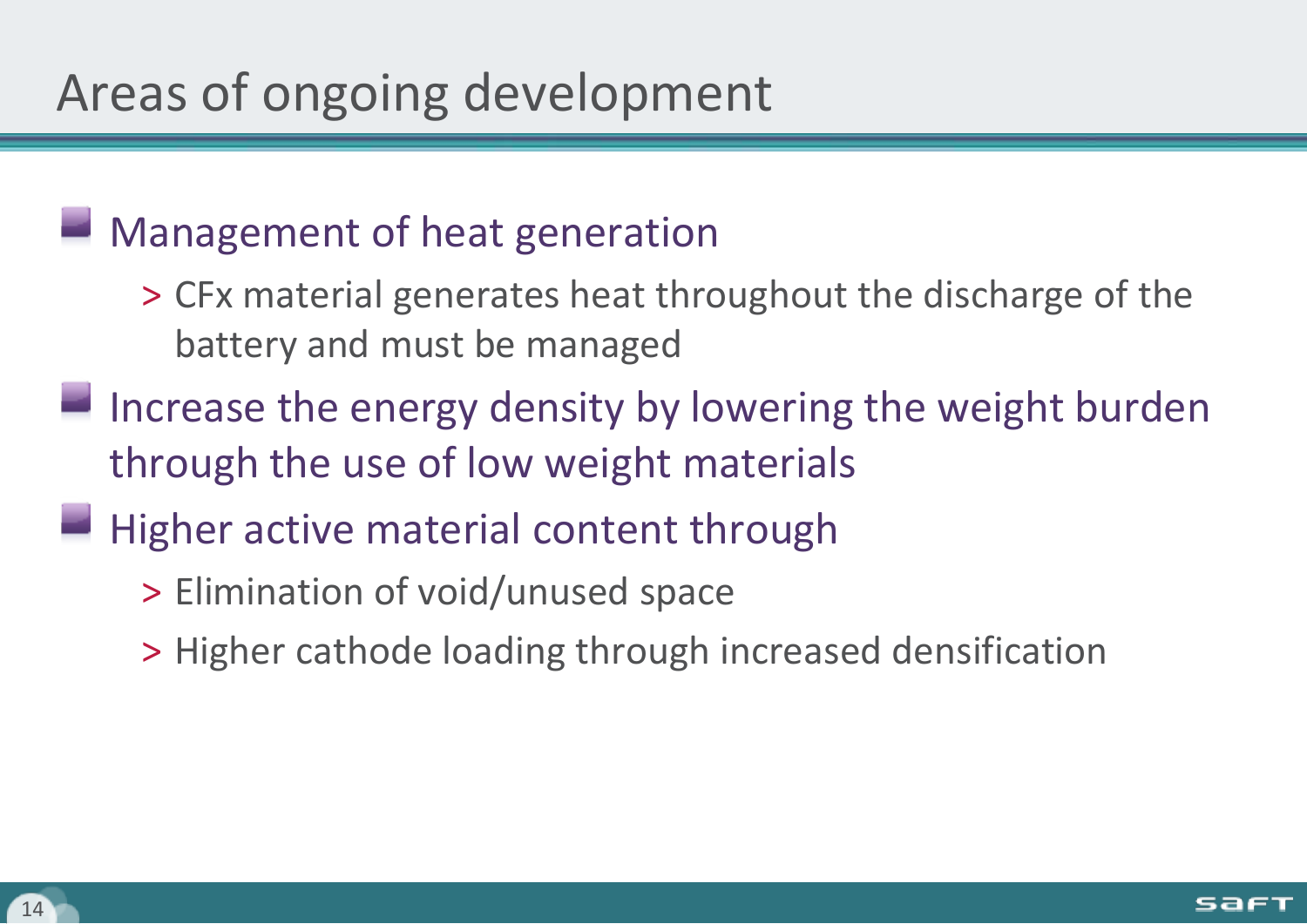### BA5X90's Capacity and Energy Density Comparison

| <b>Chemistry</b>            | <b>Capacity</b> | <b>Weight</b> | <b>Energy Density</b> |
|-----------------------------|-----------------|---------------|-----------------------|
|                             | (Amp hrs)       | (grams)       | Wh/kg                 |
| LiSO <sub>2</sub>           | 8.5             | 1020          | 215                   |
| LiMnO <sub>2</sub>          | 12.0            | 1420          | 245                   |
| Hybrid (Today)              | 14.5            | 1280          | 285                   |
|                             |                 |               |                       |
| Next Gen Hybrid<br>(Future) | 15.5            | 1110          | 350                   |

#### 2A Discharge at 21 C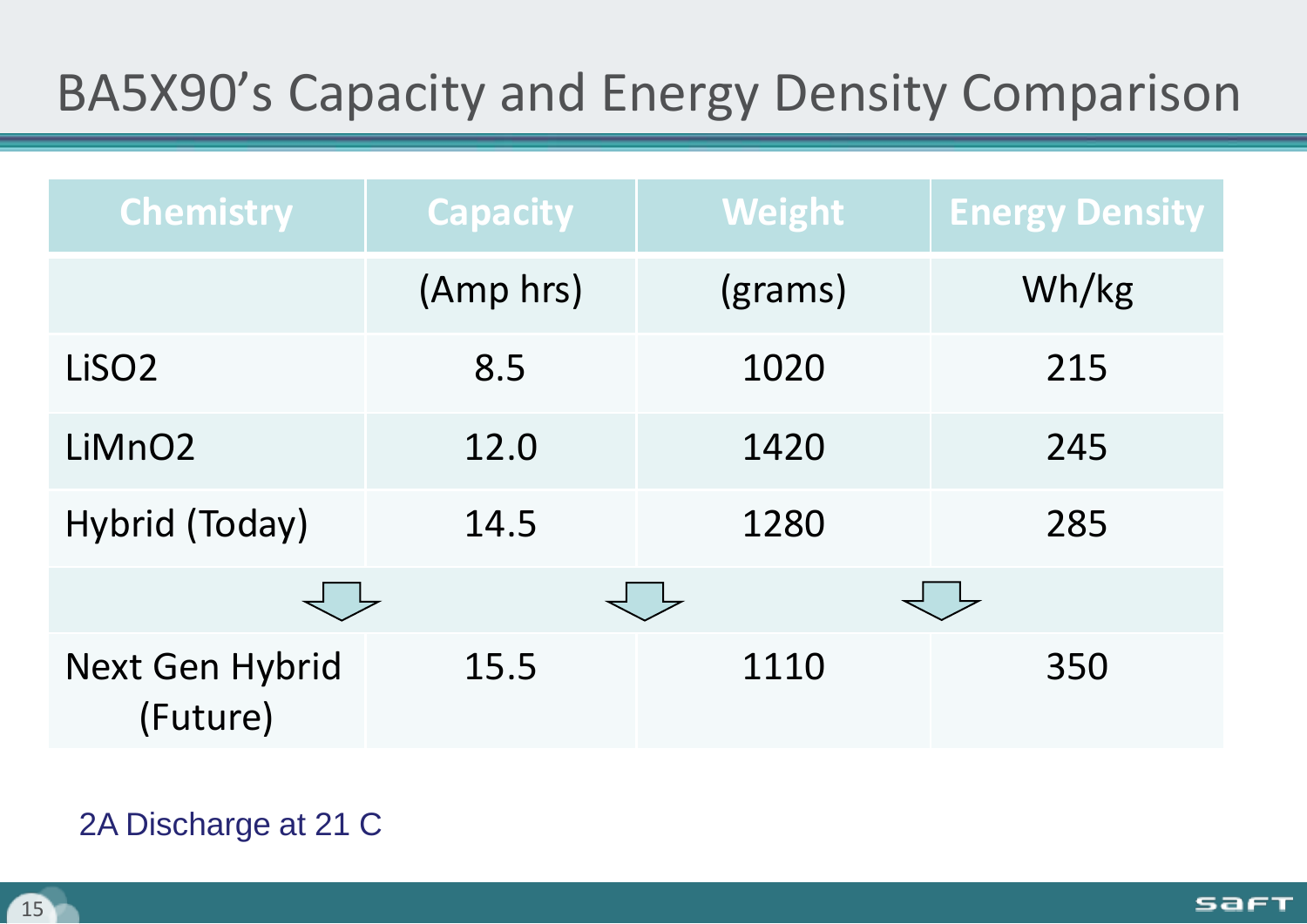- **EXTERN Comparing different BX590 technologies in relation to** dollars spent / energy delivered the traditional BA5590(SO2) still has a clear advantage. The newer technologies with enhanced energy density comes with a significant premium
	- $>$  BA 5590 (SO2) 100
	- > BA 5390 (Mn02) 140
	- > BAX590 (Mixed Oxide) TBD
		- (higher than the current technologies)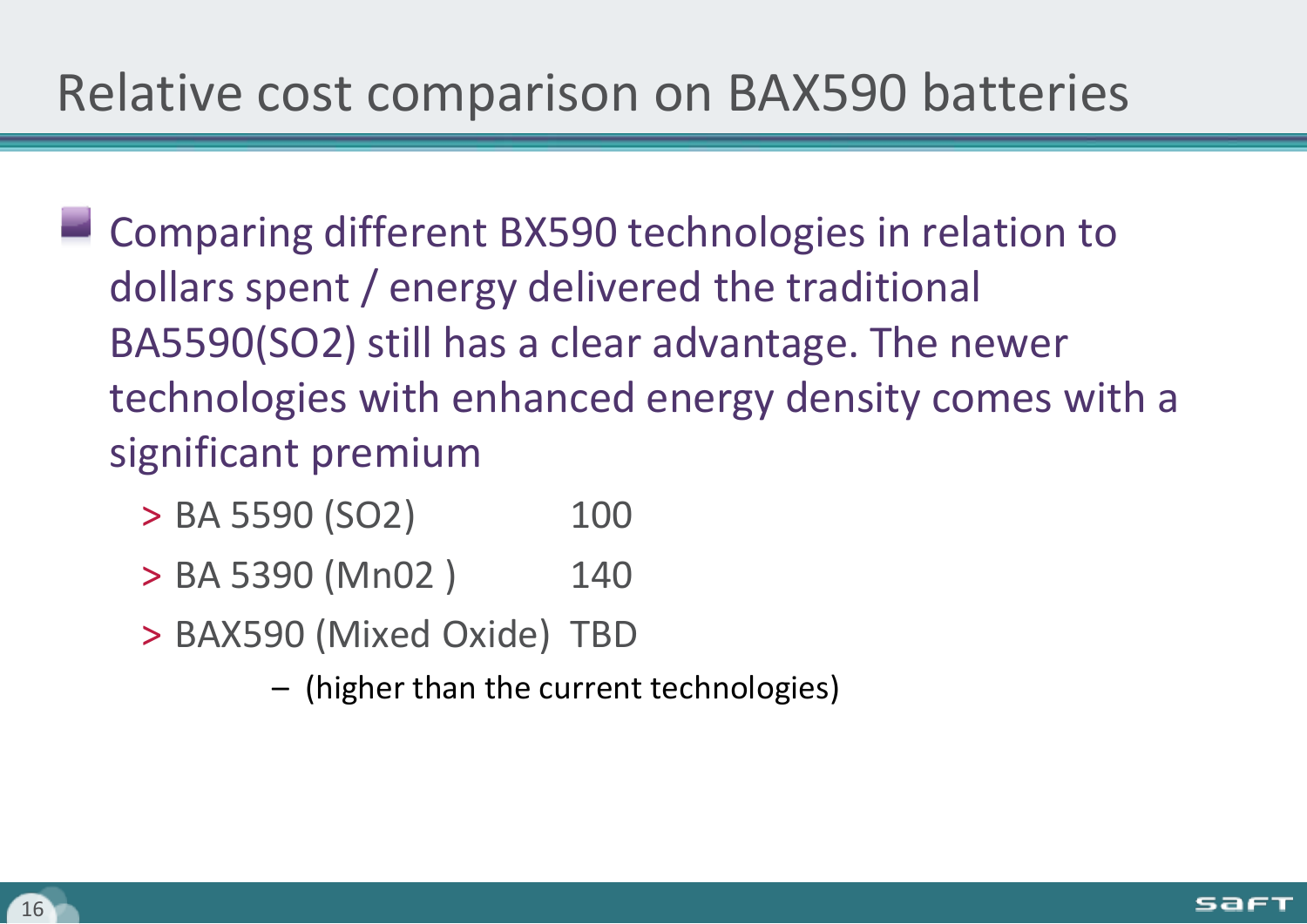Saft sincerely appreciates all CERDEC personnel for their support and patience, specially the following:

- > Mike Brundage-Power Sources, Branch Chief
- > Chris Hurley-Team Leader, Battery Technology Development

> Deanna Y. Tyler-Mechanical Engineer

 $\blacksquare$  Saft personnel involved in the program

- > N.S. Raman
- > Allan Davenport
- > Dr. Bernard Simon
- > Dr. Robert Staniewicz